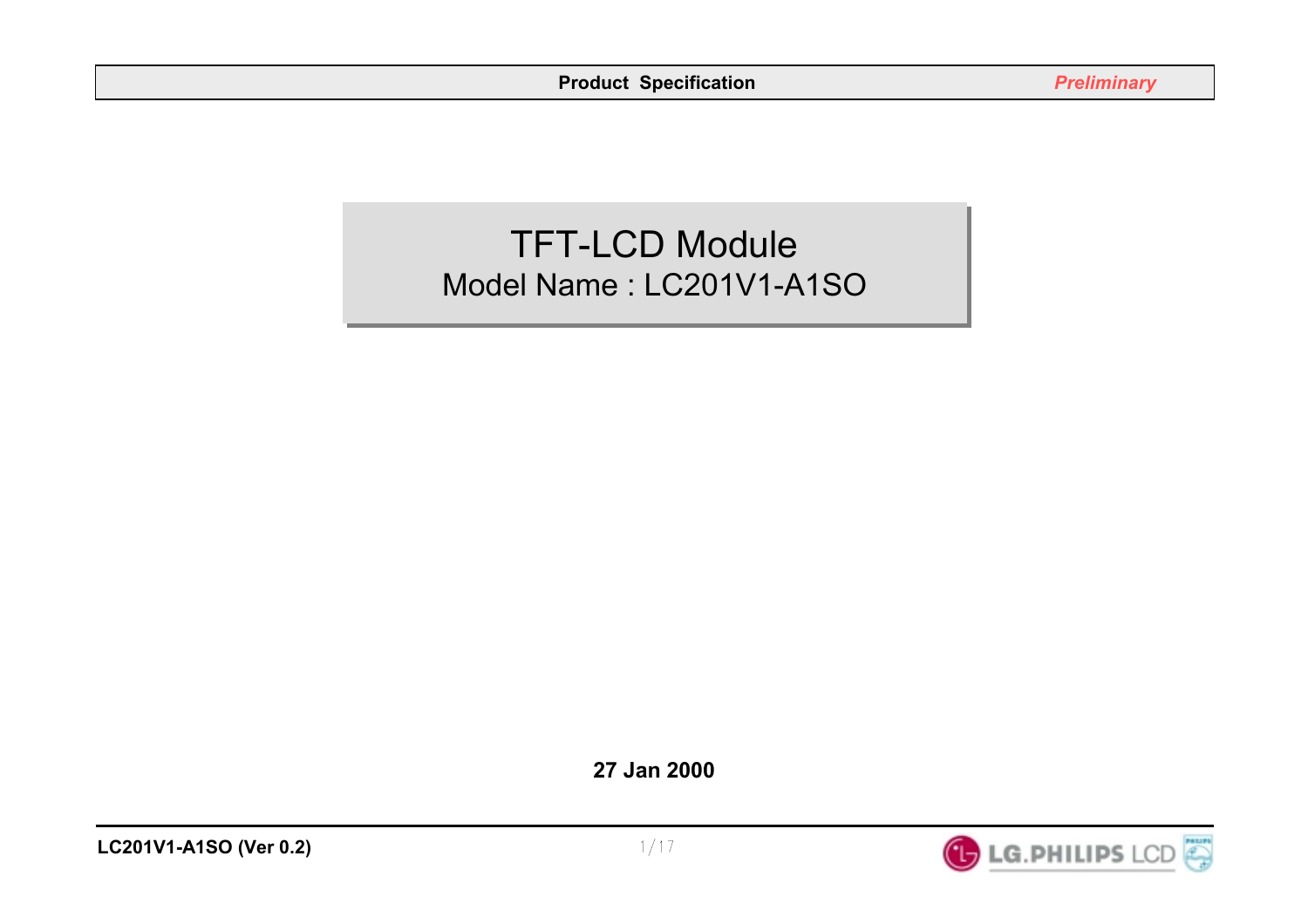# **Product Specification** *Preliminary*

| Version No. | Date        | Page                                          | Description                                                                                                                                                                                                                     |
|-------------|-------------|-----------------------------------------------|---------------------------------------------------------------------------------------------------------------------------------------------------------------------------------------------------------------------------------|
| 0.1         | 7 Jan 2000  |                                               | First Draft                                                                                                                                                                                                                     |
| 0.2         | 26 Jan 2000 | $\overline{5}$<br>10 <sub>1</sub><br>13<br>14 | amended: B/L Operating Frequency<br>changed : Module Connector Pin Configuration<br>Connector Type (Hirose 40P -> Jae 50P)<br>changed : Module Outline Dimension (Front View)<br>changed : Module Outline Dimension (Rear View) |
|             |             |                                               |                                                                                                                                                                                                                                 |

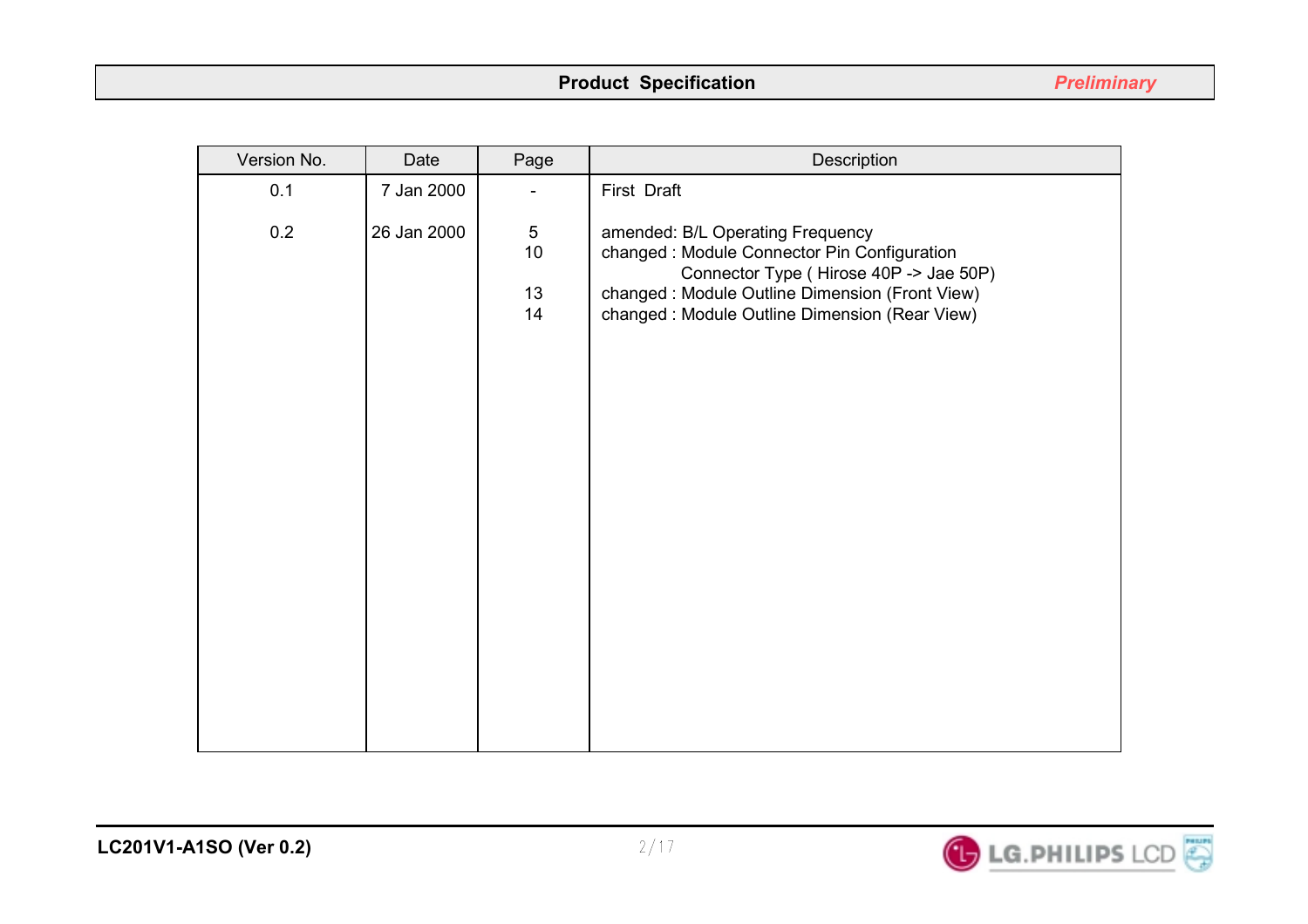# **General Features**

| <b>Active Screen Size</b>                                    | : 20.1" (408 mm X 306 mm)                                                                                              | * 509.99 [mm] Diagonal                             |
|--------------------------------------------------------------|------------------------------------------------------------------------------------------------------------------------|----------------------------------------------------|
| <b>Outline Dimension</b>                                     | 450.0(H) X 348.7(V) X 20.0(24.0)* [mm]                                                                                 | (24.0): thickness of circuit device was considered |
| <b>Pixel Pitch</b>                                           | $: 0.6375$ [mm] $X$ 0.6375[mm]                                                                                         | column TCP bending type                            |
| <b>Pixel Format</b>                                          | : 640 Horiz. by 480 Vert. Pixels, RGB Stripe Arrangement                                                               |                                                    |
| <b>Color Depth</b><br>8 Bits 16.7M Colors                    |                                                                                                                        | <b>Dot Inversion</b>                               |
| 400 $\lceil \text{cd/m}^2 \rceil$ 9300K<br><b>Brightness</b> |                                                                                                                        | * average of 5 points measurement                  |
| <b>Lamp Life Time</b>                                        | $30,000$ Hr (min) / 40,000Hr (typ.) @ 7.0mA                                                                            | * 3 lamps at each side, edge light type            |
| <b>Response Time</b><br>$\leq$ 30 [msec]                     |                                                                                                                        |                                                    |
| <b>Power Consumption</b>                                     | : Total <40 [W]; under 4W for electronics.                                                                             |                                                    |
| Weight<br>$(3,800)$ [g]                                      |                                                                                                                        |                                                    |
| <b>Display Mode</b>                                          | : Transmissive mode, Normally white                                                                                    |                                                    |
| <b>Polarizer</b>                                             | : ; Surface hardness 3H, (Haze 12%), Anti glared                                                                       |                                                    |
| <b>Input Signals</b>                                         | : Standard VGA CMOS(TTL) +3.3V logic and +5V Power Input<br>* DE(data enable) should be used or Sharp sync. mode used. |                                                    |

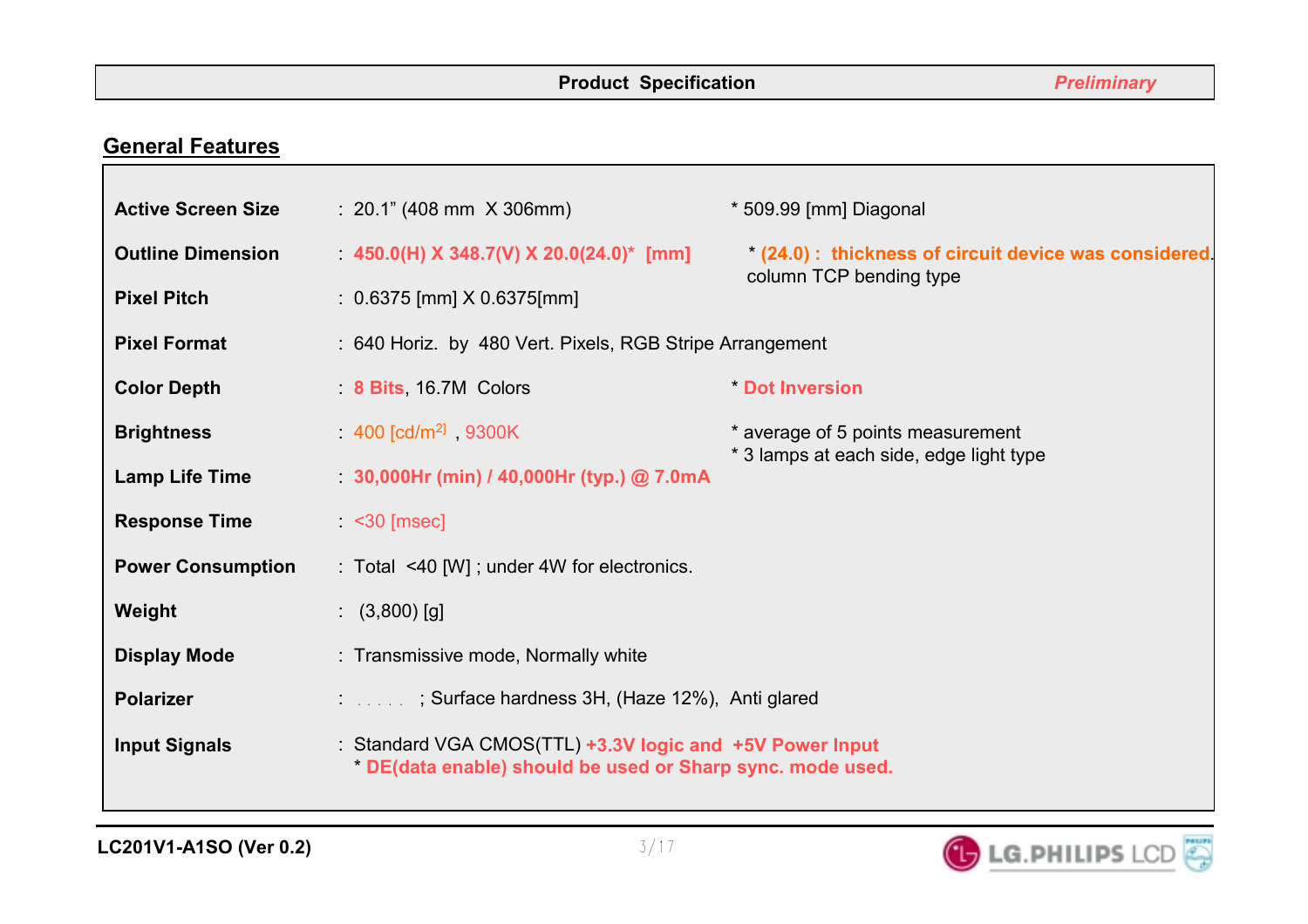## **General Features**



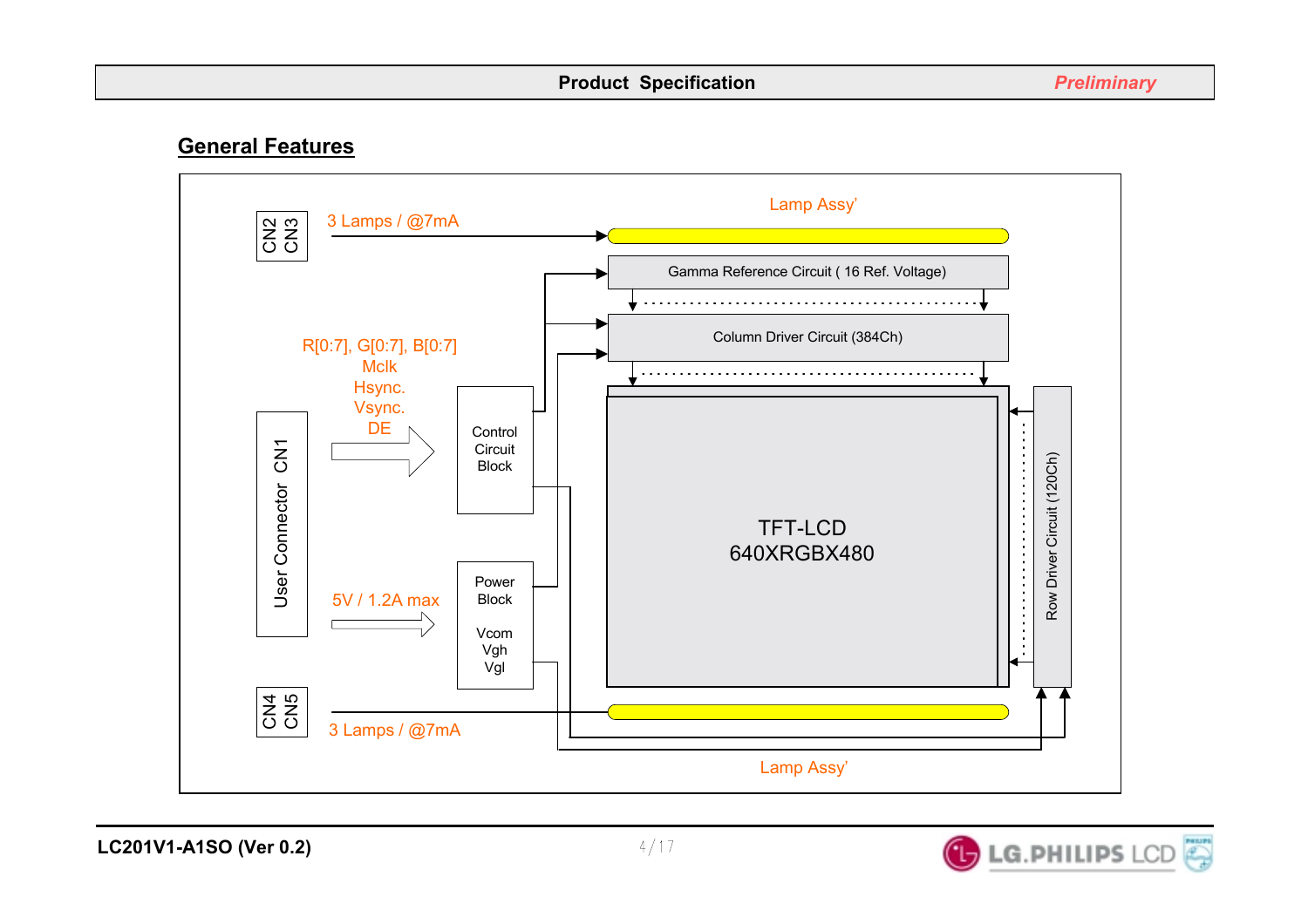#### **Absolute Maximum Ratings:**

| Parameter                                                                                                  | Symbol                  | Values          | Unit                          | Remark |  |
|------------------------------------------------------------------------------------------------------------|-------------------------|-----------------|-------------------------------|--------|--|
|                                                                                                            |                         | Min             | Max                           |        |  |
| Input Voltage (Logic Signal)<br>Power Input Voltage<br><b>Operating Temperature</b><br>Storage Temperature | Vi<br>Vcc<br>Top<br>Tst | $-0.3$<br>$-10$ | $+3.6$<br>$+6.0$<br>50<br>+60 |        |  |

#### Ta = 25C **Electrical Characteristics:**

|                                                                                                                        |                                   |                |                       |                                |                                        | $1a - 20C$           |  |
|------------------------------------------------------------------------------------------------------------------------|-----------------------------------|----------------|-----------------------|--------------------------------|----------------------------------------|----------------------|--|
| Parameter                                                                                                              | Symbol                            | Values         |                       |                                | Unit                                   | Remark               |  |
|                                                                                                                        |                                   | Min            | Typ                   | Max                            |                                        |                      |  |
| Module:<br>Power Supply Input Voltage<br>Power Supply Input Current<br><b>Power Consumption</b><br><b>Rush Current</b> | Vcc<br>Icc<br>Pc<br><b>I</b> RUSH | $+4.5$         | $+5.0$<br>750<br>3.75 | $+5.5$<br>1,200<br>6.0<br>1.8  | $\vee$<br>mA<br>Watt<br>$\overline{A}$ | $+/-10%$             |  |
| Lamp                                                                                                                   |                                   |                |                       |                                |                                        |                      |  |
| <b>Operating Voltage</b><br><b>Operating Current</b><br>Power Consumption<br>Kick-off Voltage                          | $V_{BL}$<br>$I_{BL}$<br>$P_{BL}$  | (1,070)<br>3.0 | (850)<br>7.0<br>36    | (820)<br>9.0<br>1,800<br>1,300 | $\vee$<br>mA<br>Watt                   | $\mathbf 0$ .<br>25. |  |
| <b>Operating Frequency</b><br>Life time                                                                                |                                   | 30<br>(30,000) | 40<br>(40,000)        | 60<br>(50,000)                 | <b>kHz</b><br><b>Hrs</b>               | 1)                   |  |

**1) Specified life time is related to the lamp current and room temperature.** 

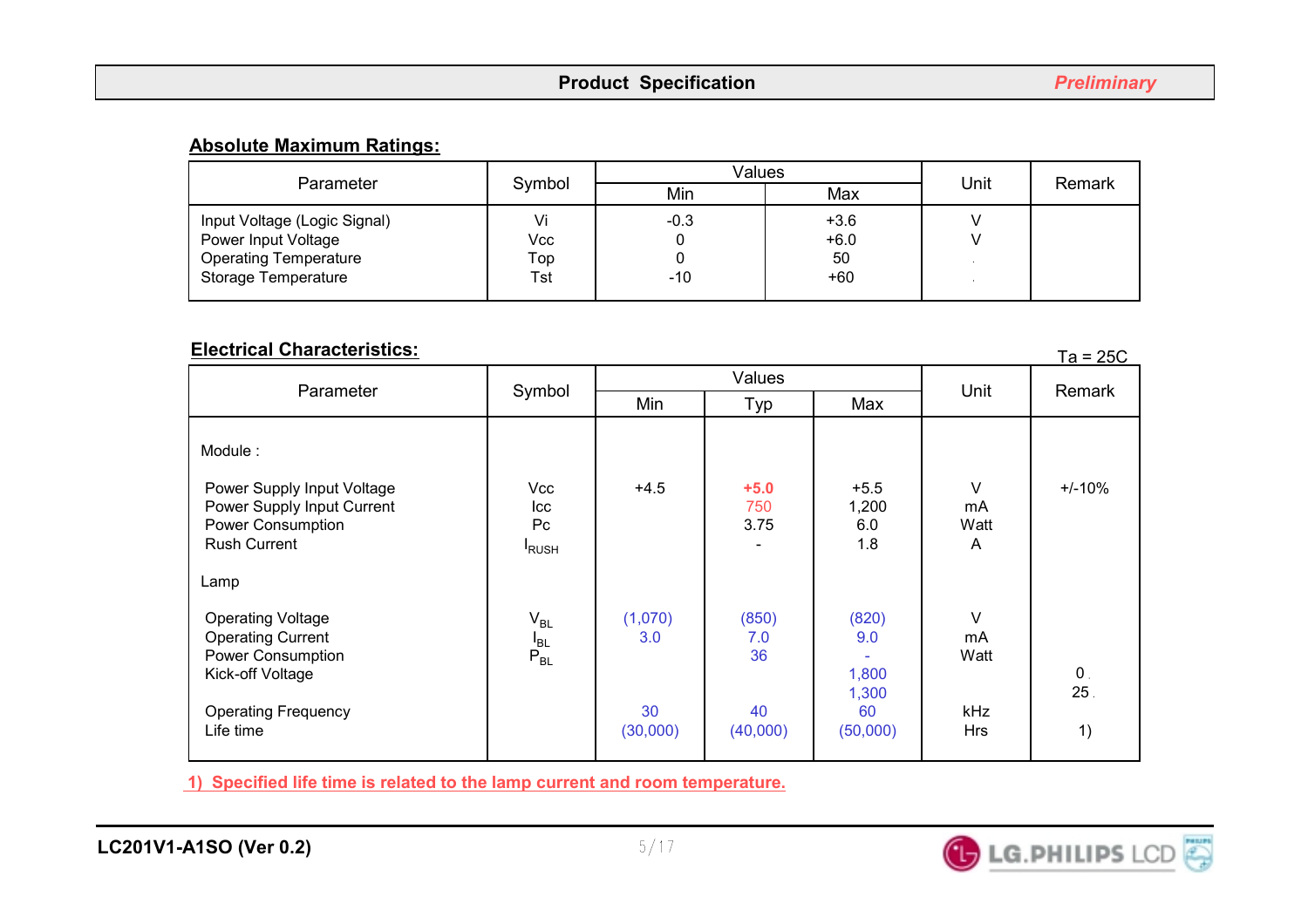#### Hor Dots  $=$  640 /Pixel  $Ver Lines = 480$  /Line Hor Frequency  $= 31.469$  KHz  $= 31.78$  usec / Line Ver Frequency  $=$  60 Hz  $=$  16.7 msec / Frame Hor Front Porch  $=$  16 Pixels 0.64 usec Dot Clock  $=$  25.175 MHz = 39.72 nsec Hor Sync Time = 96 Pixels 3.81 usec Hor Total Time  $=$  800 Pixels = 31.78 usec Hor Back Porch = 48 Pixels 1.91 usec Hor Addr Time  $=$  640 Pixels = 25.42 usec (Data Enable Time) Ver Front Porch = 10 Lines 317.78 usec Hor Blank Time = 160 Pixels = 6.36 usec Ver Sync Time = 2 Lines 63.56 usec Actual Data = 640 Pixels = 25.42 msec Ver Back Porch = 33 Lines 1.05 msec Ver Total Time  $=$  525 Lines  $=$  16.68 msec Ver Addr Time  $\qquad \quad = \qquad \quad$  480 Lines =  $\quad$  15.25 msec Left Border  $\qquad \quad = \qquad$  Pixels 0.00 usec Ver Blank Time  $\qquad \quad = \qquad \quad$  45 Lines = 1.43 msec Right Border = Pixels 0.00 usec Active Video Sync Porch **Back** Top/Left Border Addressable Video (Addr Time) Bot/Right Front Border Porch Sync Blanking Hsync. Video Vsync. Data Enable **Logic Input Signals ( 3.3V ) : R [0:7], G[0:7], B[0:7] DCLK Hsync. Vsync. Data Enable**

**LC201V1-A1SO (Ver 0.2)**

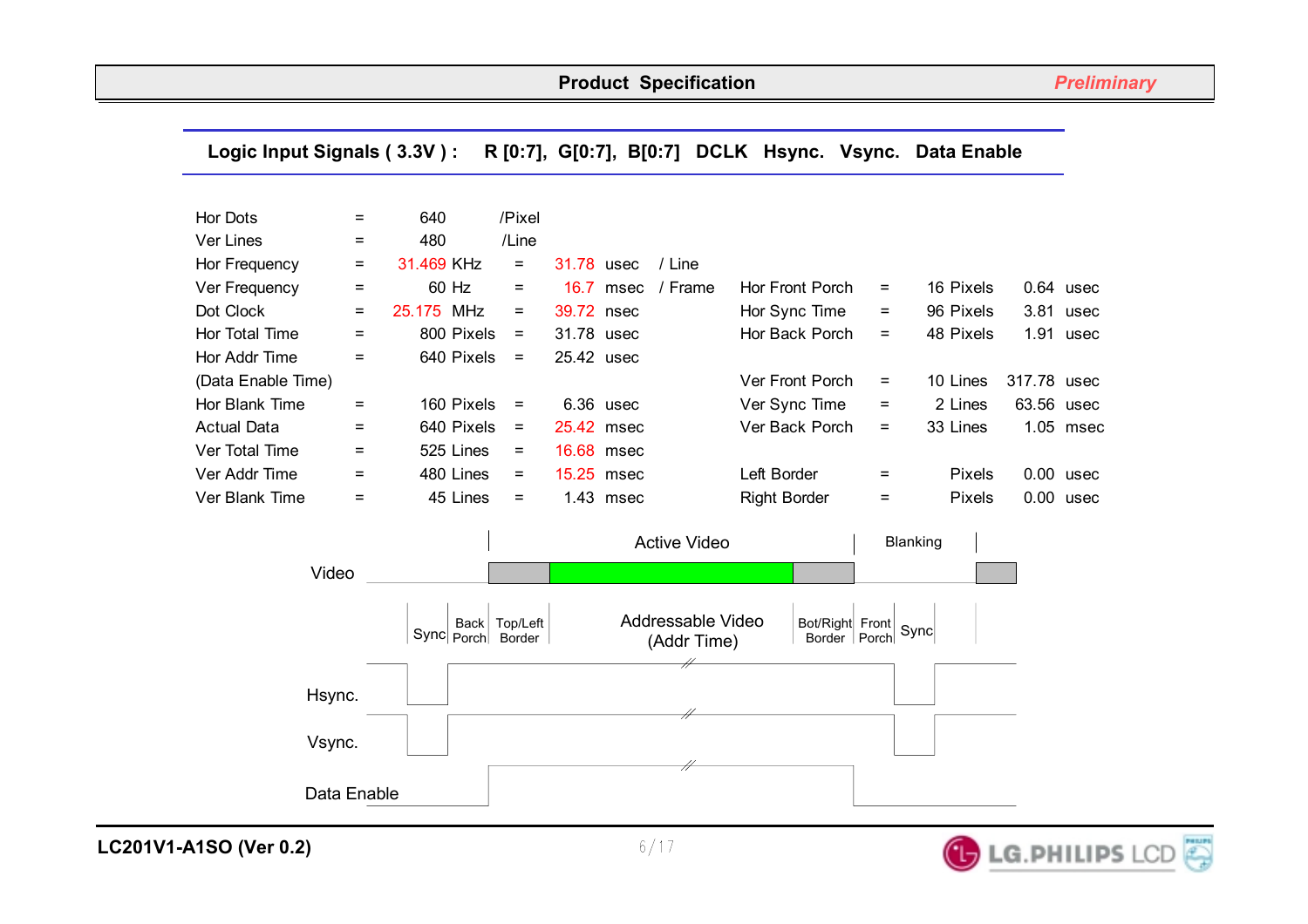# **Timing Characteristics**

|                                 | Parameter                         | Symbol     | Min            | Typ                      | Max                      | <b>Unit</b> | Remark |
|---------------------------------|-----------------------------------|------------|----------------|--------------------------|--------------------------|-------------|--------|
| <b>Clock</b>                    | Frequency                         | 1/Tc       |                | 25.18                    | 28.33                    | <b>MHz</b>  |        |
|                                 | <b>High Time</b>                  | Tch        | 5              | $\blacksquare$           |                          | ns          |        |
|                                 | Low Timey                         | Tcl        | 10             |                          | $\overline{\phantom{0}}$ | ns          |        |
| Data                            | Setup Time                        | Tds        | 5              | $\overline{\phantom{a}}$ |                          | ns          |        |
|                                 | <b>Hold Time</b>                  | Tdh        | 10             |                          |                          | ns          |        |
| Horizontal<br>Sync. Signal      | Cycle                             | Th         | 30.00          | 31.78                    |                          | <b>us</b>   |        |
|                                 |                                   |            | 770            | 800                      | 900                      | clock       |        |
|                                 | Pulse Width                       | <b>Thp</b> | $\overline{2}$ | 96                       | 200                      | clock       |        |
| Vertical                        | Cycle                             | Tv         | 515            | 525                      | 560                      | line        |        |
| Sync. Signal                    | Pulse Width                       | Tvp        | $\overline{2}$ | $\overline{\phantom{a}}$ | 34                       | line        |        |
|                                 | Horizontal Display Period         | Thd        | 640            | 640                      | 640                      | clock       |        |
| Hsync-Clock<br>Phase difference |                                   | <b>Thc</b> | 10             |                          | $Tc-10$                  | ns          |        |
|                                 | Hsync.-Vsync.<br>Phase difference | Tvh        | 0              | $\overline{\phantom{a}}$ | Tc-Thp                   | clock       |        |

#### **Horizontal Display Position**

| Parameter                                |             | Symbol | Min | Typ | Max     | Unit  | Remark |
|------------------------------------------|-------------|--------|-----|-----|---------|-------|--------|
| Enable Signal                            | Setup Time  | Tes    |     | -   | $Tc-10$ | ns    |        |
|                                          | Pulse Width | tep    |     | 640 | 640     | clock |        |
| Hsync.-Enable Signal<br>Phase difference |             | The    | 44  |     | 164     | clock |        |

#### **Vertical Display Position**

| Mode | $v_s$ | Tva | Unit | <b>Remark</b>            |
|------|-------|-----|------|--------------------------|
| 480  | 34    | 480 | line | $\overline{\phantom{0}}$ |

**LC201V1-A1SO (Ver 0.2)**

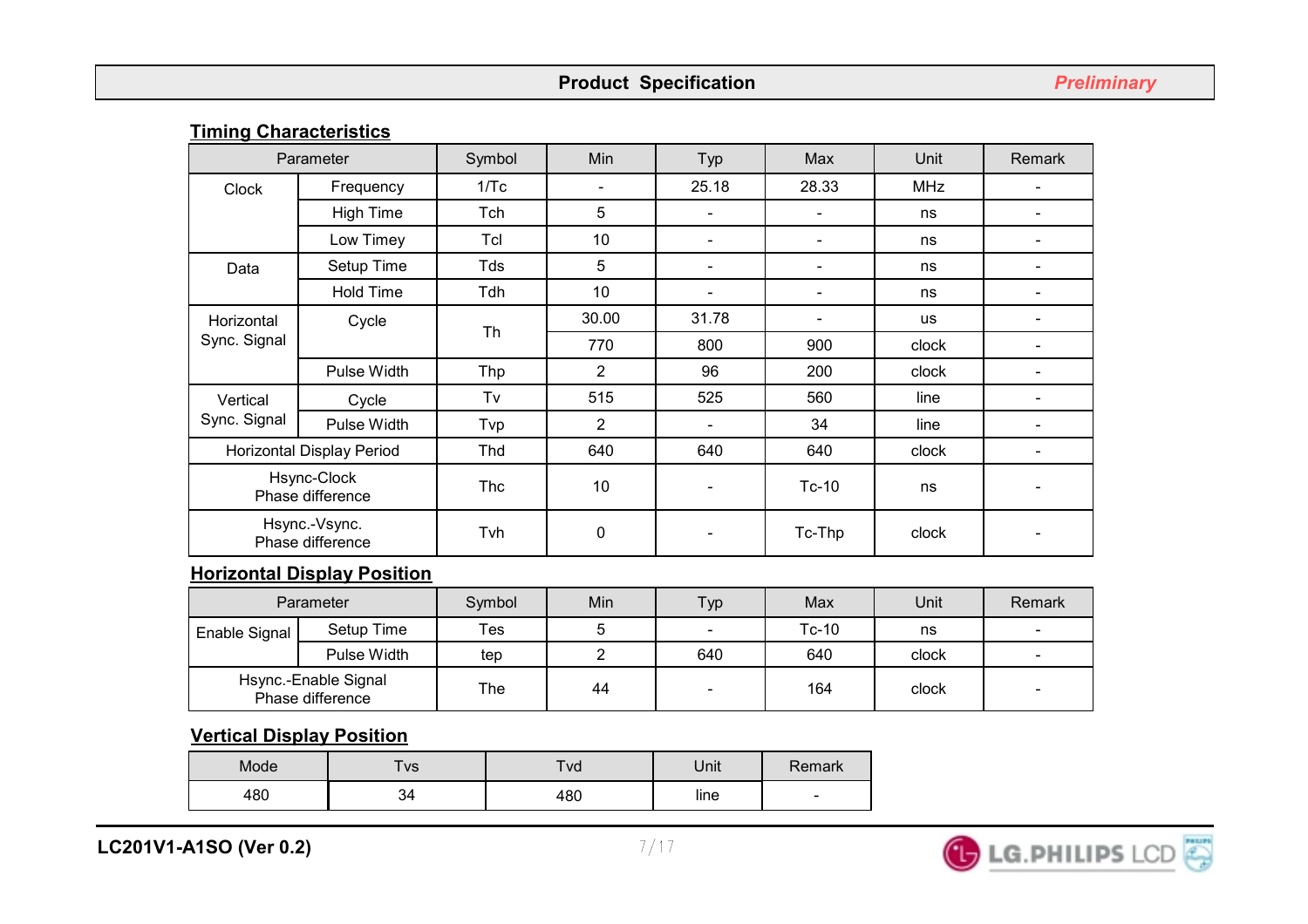#### **Input Signal Waveforms**



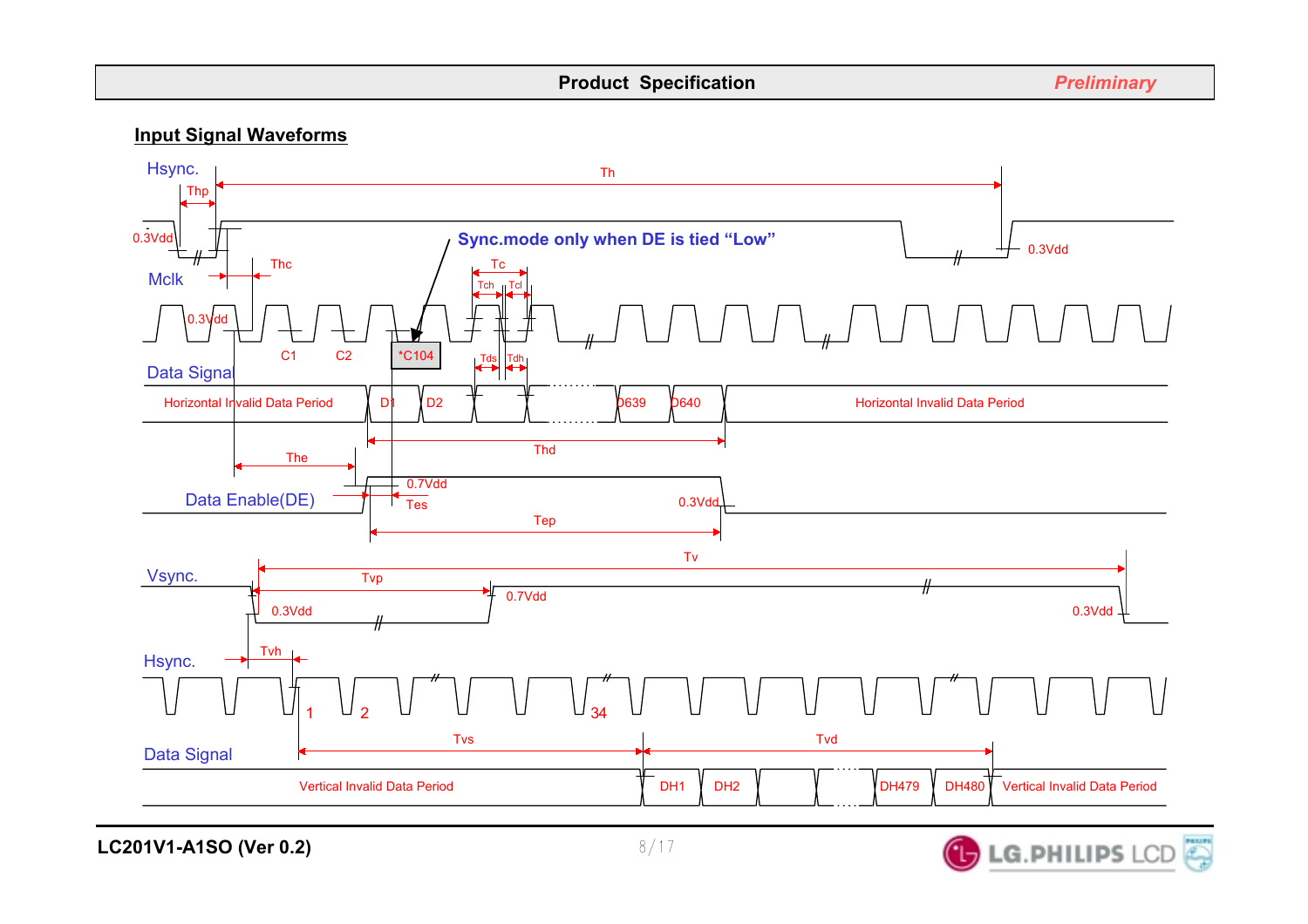#### **Input Signal Waveforms :** 468 Line Mode

•To eliminate the noisy display near by Vsync. Following 6 lines, after counting 34H from falling edge of Vsync should have black data and the same manner, last 6 line should have black data also by electrically.



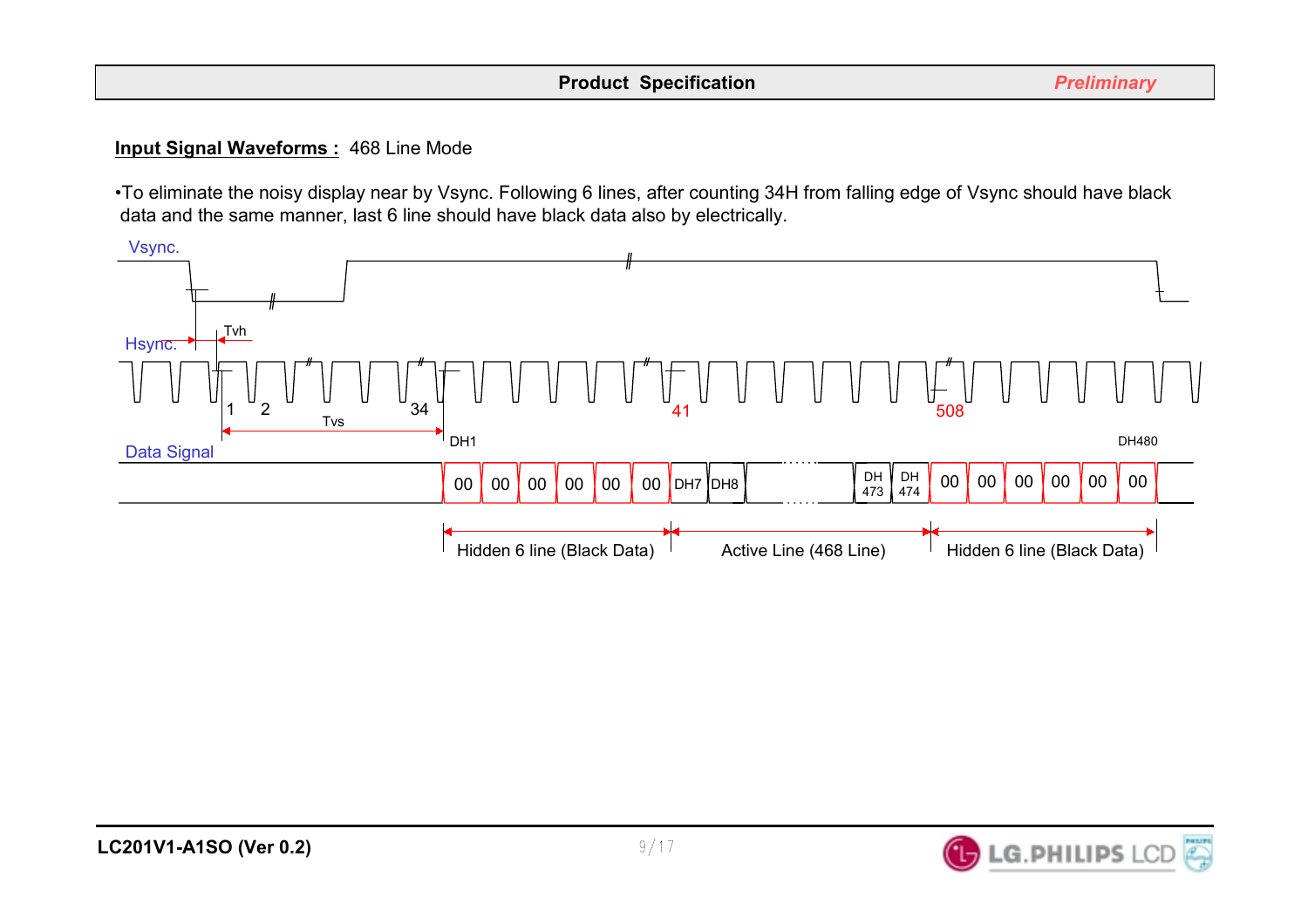#### **Module Connector Pin Configuration**

| Pin                                                                                                                              | Symbol                                                                                                                                                                                                                                                             | Description                                                                                                                                                                   | Remark | Pin                                                                                                                                                    | Symbol                                                                                                                                                                                                                                                                                                        | Description                                                               | Remark |
|----------------------------------------------------------------------------------------------------------------------------------|--------------------------------------------------------------------------------------------------------------------------------------------------------------------------------------------------------------------------------------------------------------------|-------------------------------------------------------------------------------------------------------------------------------------------------------------------------------|--------|--------------------------------------------------------------------------------------------------------------------------------------------------------|---------------------------------------------------------------------------------------------------------------------------------------------------------------------------------------------------------------------------------------------------------------------------------------------------------------|---------------------------------------------------------------------------|--------|
| $\frac{2}{3}$<br>4567<br>$\begin{array}{c} 8 \\ 9 \end{array}$<br>10<br>11<br>12<br>13<br>14<br>15<br>16<br>17<br>18<br>19<br>20 | Dummy<br>Dummy<br>Dummy<br><b>GND</b><br><b>GND</b><br><b>VCC</b><br><b>VCC</b><br><b>VCC</b><br><b>VCC</b><br><b>GND</b><br><b>Hsync</b><br>Vsync<br><b>GND</b><br><b>DE</b><br><b>GND</b><br><b>DCLK</b><br><b>GND</b><br>R7<br>R <sub>6</sub><br>R <sub>5</sub> | Power Input (+5.0V)<br>Power Input (+5.0V)<br>Power Input (+5.0V)<br>Power Input (+5.0V)<br>Horizontal Sync.<br>Vertical Sync.<br>Data Enable<br>Main clock<br>Red Data (MSB) |        | 26<br>27<br>28<br>29<br>$\frac{30}{31}$<br>32<br>$\frac{33}{34}$<br>$\overline{35}$<br>$\frac{36}{37}$<br>38<br>39<br>40<br>41<br>42<br>43<br>44<br>45 | R <sub>0</sub><br><b>GND</b><br>G7<br>G <sub>6</sub><br>G <sub>5</sub><br>G <sub>4</sub><br><b>GND</b><br>G <sub>3</sub><br>G <sub>2</sub><br>G <sub>1</sub><br>G <sub>0</sub><br><b>GND</b><br>B7<br>B <sub>6</sub><br>B <sub>5</sub><br><b>B4</b><br><b>GND</b><br>B <sub>3</sub><br><b>B2</b><br><b>B1</b> | Red Data (LSB)<br>Green Data (MSB)<br>Green Data (LSB)<br>Blue Data (MSB) |        |
| 21<br>22<br>23<br>24<br>25                                                                                                       | R4<br><b>GND</b><br>R <sub>3</sub><br>R <sub>2</sub><br>R <sub>1</sub>                                                                                                                                                                                             |                                                                                                                                                                               |        | 46<br>47<br>48<br>49<br>50                                                                                                                             | B <sub>0</sub><br><b>GND</b><br><b>GND</b><br>Dummy<br>Dummy                                                                                                                                                                                                                                                  | Blue Data (LSB)                                                           |        |

\* Module Connector Type : IL-FHR-50S-HF (for FFC use) manufactured by JAE

### **Backlight Connector Pin Configuration**

| Pin | Svmbol    | Description        | Remark |
|-----|-----------|--------------------|--------|
|     | HV        | High Voltage Input |        |
|     | HV        | High Voltage Input |        |
|     | <b>HV</b> | High Voltage Input |        |

• Backlight Connector(CN2 & CN4): BHR-03VS-1(3Pin) and mating connector is SM03(4.0)B-BHS-1-TB manufactured by JST. • Additional connectors(CN3 &CN5) for GND is needed. (TBD)

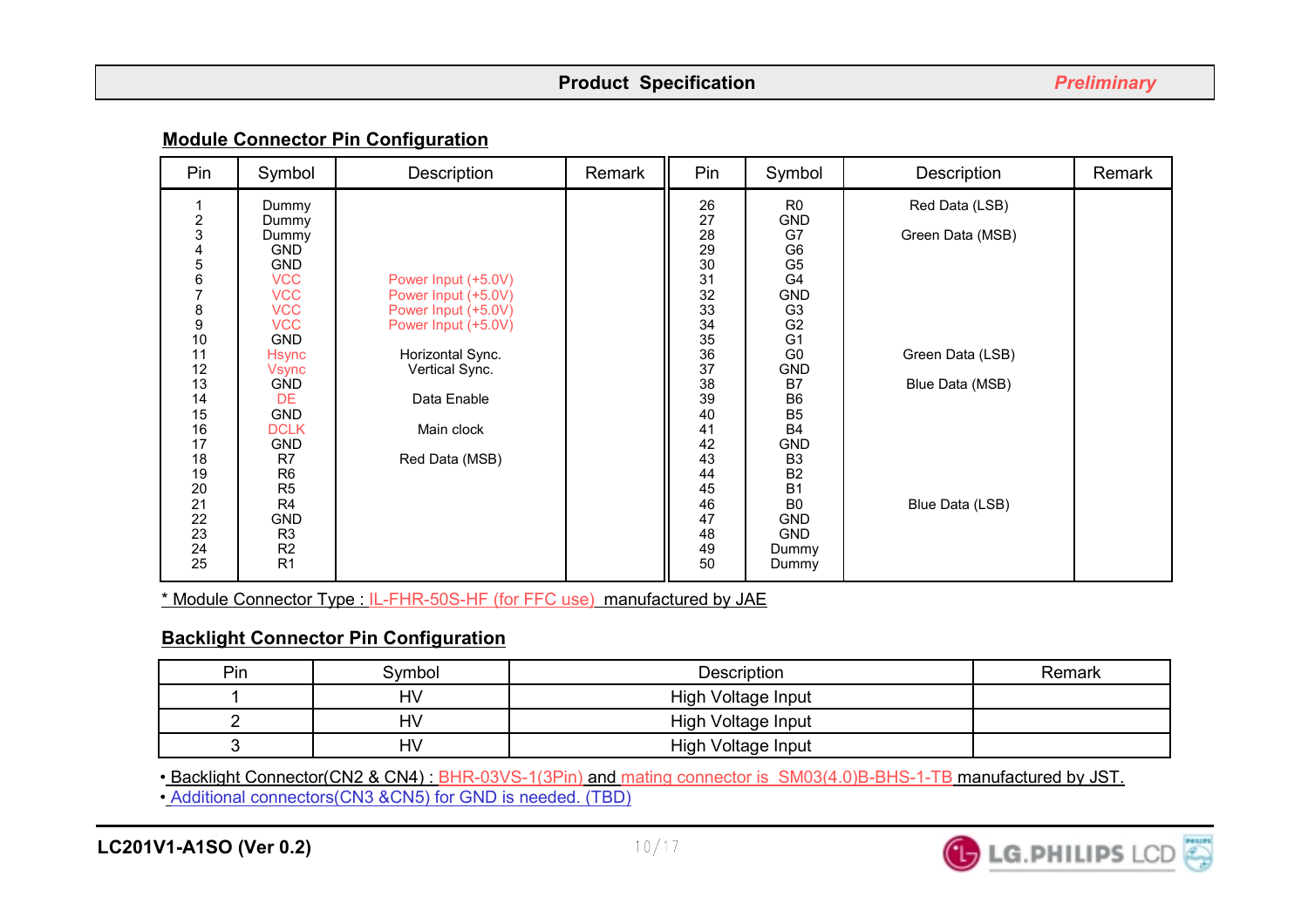### **Optical Characteristics**

| Parameter                                                                                                                         | Symbol                                   | Min | Typ                                    | Max        | Unit              | Remark |
|-----------------------------------------------------------------------------------------------------------------------------------|------------------------------------------|-----|----------------------------------------|------------|-------------------|--------|
| Surface Luminance                                                                                                                 | $L_{WH}$                                 |     | 400                                    |            | cd/m <sup>2</sup> |        |
| <b>Contrast Ratio</b>                                                                                                             | <b>CR</b>                                |     | 400                                    |            |                   |        |
| <b>Luminance Variation</b>                                                                                                        | $\triangle$ White                        |     | <b>TBD</b>                             | <b>TBD</b> |                   |        |
| Response Time<br>Rise Time<br>Decay Time                                                                                          | <b>Tr</b><br><b>Trr</b><br>Trd           |     | infairs                                |            | msec              |        |
| <b>CIE Coordinates</b>                                                                                                            |                                          |     |                                        |            |                   |        |
| White                                                                                                                             | $x_{W}$                                  |     | 0.28                                   |            |                   | 9300K  |
| Red                                                                                                                               | $y_{W}$<br>$\mathsf{X}_\mathsf{R}$       |     | 0.29<br><b>TBD</b>                     |            |                   |        |
| Green                                                                                                                             | $y_R$<br>$\mathsf{X}_{\mathsf{G}}$       |     | <b>TBD</b><br><b>TBD</b>               |            |                   |        |
| <b>Blue</b>                                                                                                                       | $y_{\rm G}$<br>$X_B$<br>$y_B$            |     | <b>TBD</b><br><b>TBD</b><br><b>TBD</b> |            |                   |        |
| <b>Viewing Angle</b>                                                                                                              |                                          |     |                                        |            |                   |        |
| x axis, right ( $\varphi$ = 0)<br>x axis, left ( $\varphi$ = 180)<br>y axis, $up(\varphi = 90)$<br>y axis, down( $\varphi$ = 270) | $\Theta$ xr<br>$\Theta$ xl<br>⊕yu<br>⊕yd |     | 60<br>60<br>45<br>45                   |            | degree            |        |

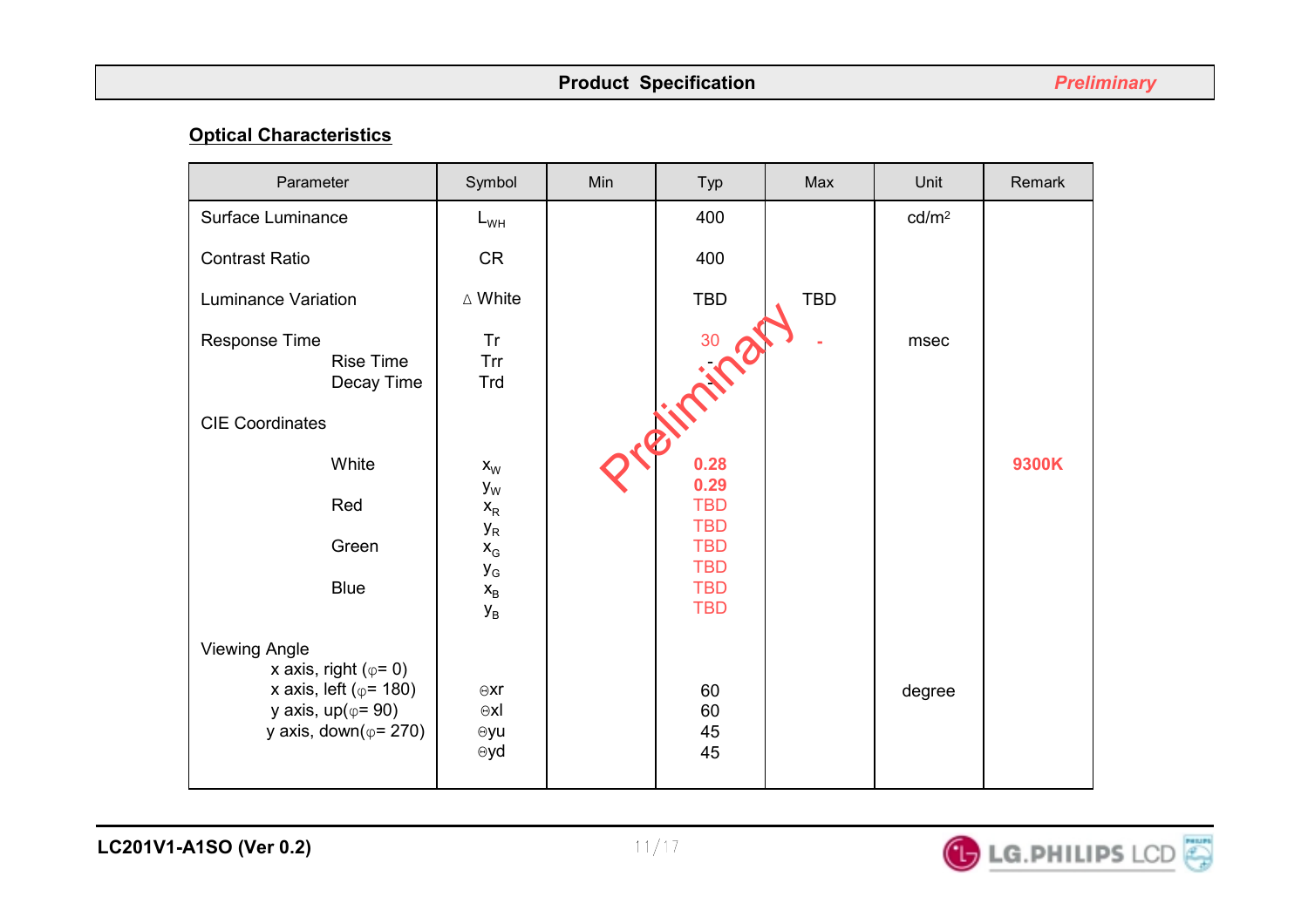# **Mechanical Characterists:**

| <b>Outline Dimension:</b> |            |                       |                                                           |                                                       |
|---------------------------|------------|-----------------------|-----------------------------------------------------------|-------------------------------------------------------|
|                           | Horizontal | 450.0 [mm]            |                                                           |                                                       |
|                           | Vertical   | 348.7 [mm]            |                                                           |                                                       |
|                           | Depth      | 20.0 [mm] / 24.0 [mm] |                                                           | * (24.0) : thickness of circuit device was considered |
| <b>Bezel Area:</b>        |            |                       |                                                           |                                                       |
|                           | Horizontal | $413.0$ [mm]          |                                                           |                                                       |
|                           | Vertical   | $311.0$ [mm]          |                                                           |                                                       |
| <b>Active Area:</b>       |            |                       |                                                           |                                                       |
|                           | Horizontal | 408.0 [mm]            |                                                           |                                                       |
|                           | Vertical   | 306.0 [mm]            |                                                           |                                                       |
| Display Area:             |            |                       |                                                           |                                                       |
|                           | Horizontal | $408.0$ [mm]          |                                                           |                                                       |
|                           | Vertical   | 298.4 [mm]            | * In case of 12 lines (6 lines at each side) hidden mode. |                                                       |
|                           |            |                       |                                                           |                                                       |

**Weight (approximate) (3,800) [g]** 



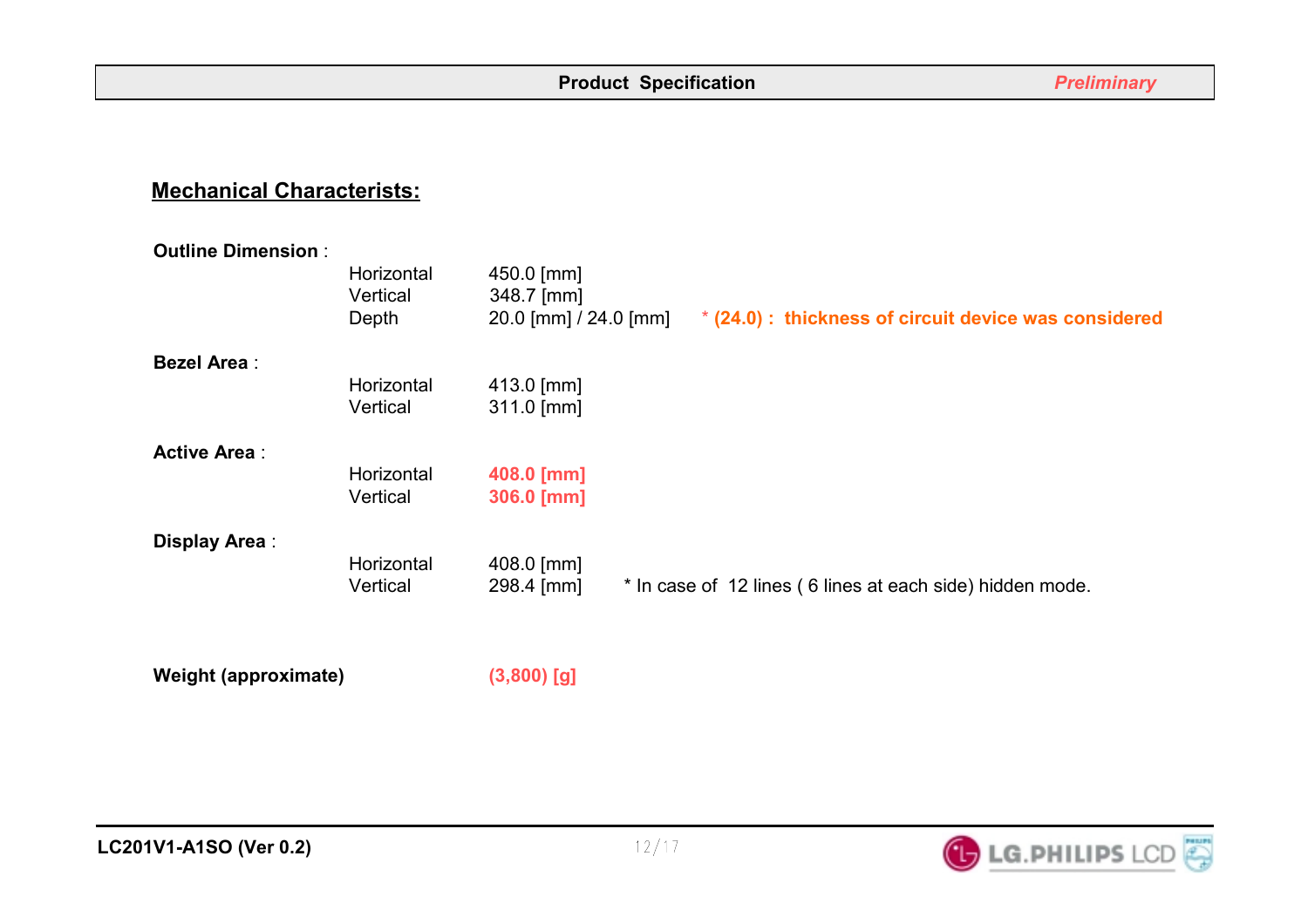#### **Module Outline Dimension (Front View)**



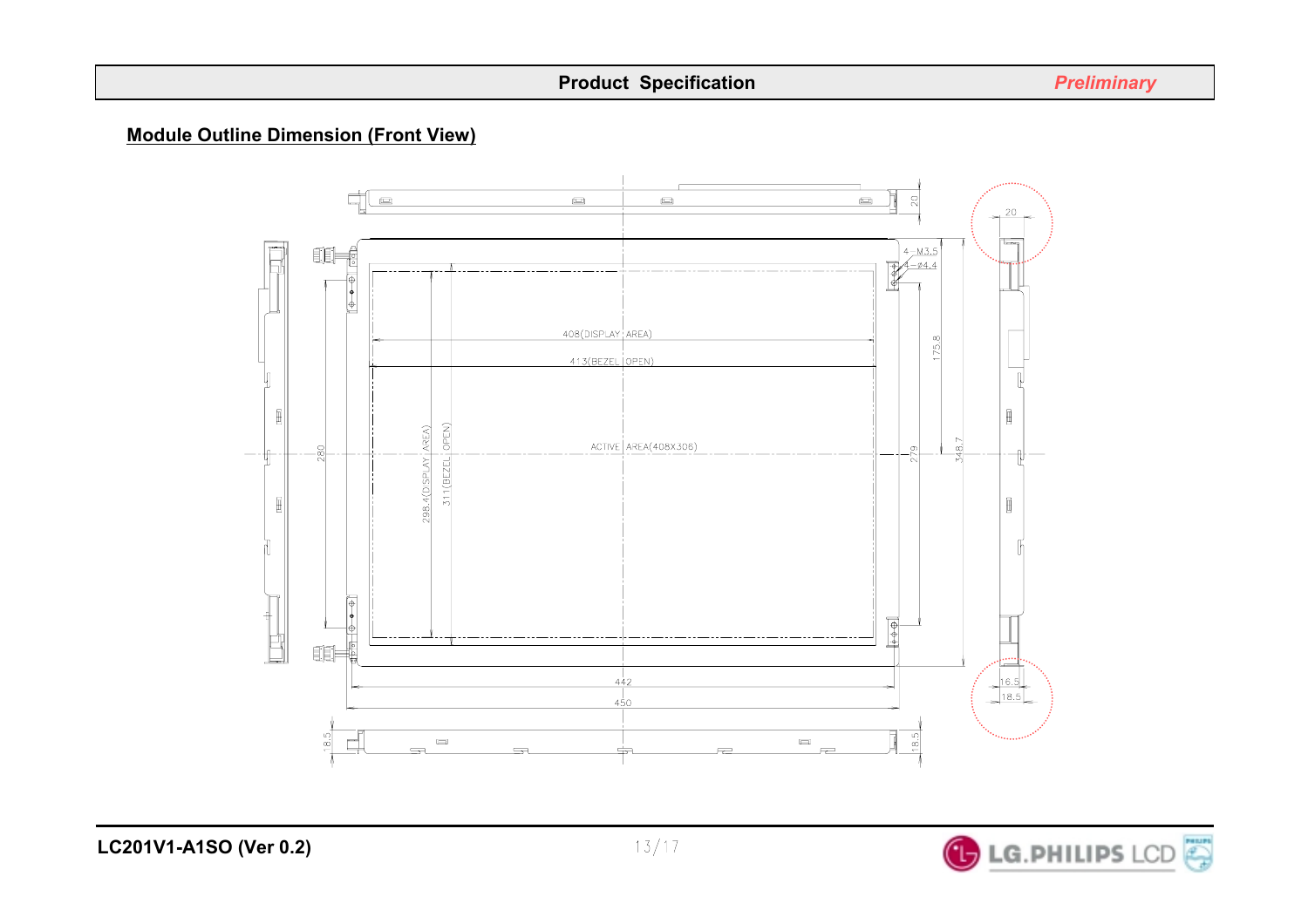



**LC201V1-A1SO (Ver 0.2)**

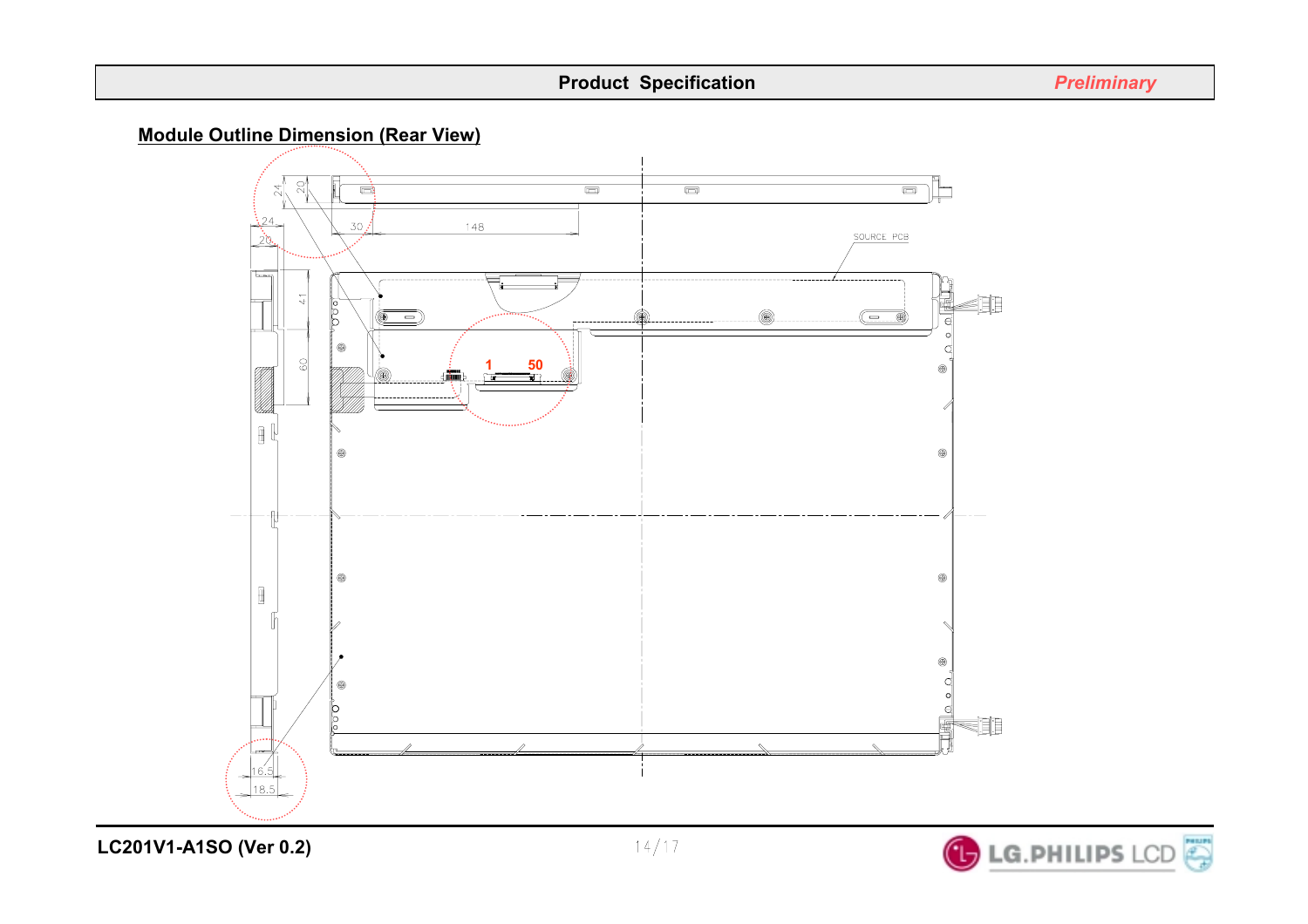|                | <b>Product Specification</b>                      |                                                                                                                                      |        |  |  |  |  |
|----------------|---------------------------------------------------|--------------------------------------------------------------------------------------------------------------------------------------|--------|--|--|--|--|
|                | <b>Reliability: Environmental Test Conditions</b> |                                                                                                                                      |        |  |  |  |  |
| <b>No</b>      | <b>Test Item</b>                                  | <b>Test Condition</b>                                                                                                                | Remark |  |  |  |  |
| 1              | <b>High Temperature Storage Test</b>              | Ta = $+60.50\%$ RH 240 hrs                                                                                                           |        |  |  |  |  |
| $\frac{2}{3}$  | Low Temperature Storage Test                      | $Ta = -10$ 240 hrs                                                                                                                   |        |  |  |  |  |
|                | <b>High Temperature Operating Test</b>            | Ta = $+50$ . 80% RH 240 hrs                                                                                                          |        |  |  |  |  |
| 4              | Low Temperature Operating Test                    | $Ta = 0$ . 240 hrs                                                                                                                   |        |  |  |  |  |
| 5              | <b>Thermal Shock Test</b><br>(Non-operating)      | -20 / 30 minutes, 60 / 30 minutes, 50 cycle                                                                                          |        |  |  |  |  |
| 6              | Altitude:<br>Operating<br>Storage / Shipment      | 12,000 ft<br>40,000 ft                                                                                                               |        |  |  |  |  |
| $\overline{7}$ | <b>Vibration Test</b><br>(Non-operating)          | Waveform: Random<br>Vibration level: 1.0 G RMS<br>Bandwidth: $5 \sim 500$ Hz<br>Duration: X, Y, Z, 10 min<br>one time each direction |        |  |  |  |  |
| 8              | Shock test<br>(non-operating)                     | Shock level: 100G<br>Waveform: half sine wave, 2ms<br>Direction : $\pm X$ , $\pm Y$ , $\pm Z$<br>one time each direction             |        |  |  |  |  |
| 9              | <b>ESD</b> test<br>(non-operating)                | Condition: $150pF$ , $330\Omega$<br>Terminal: 200V<br>Chassis: 10kV                                                                  |        |  |  |  |  |

• Result Evaluation Criteria : There should be no changes, which might affect the practical display function when the display quality test is conducted under normal operating condition.

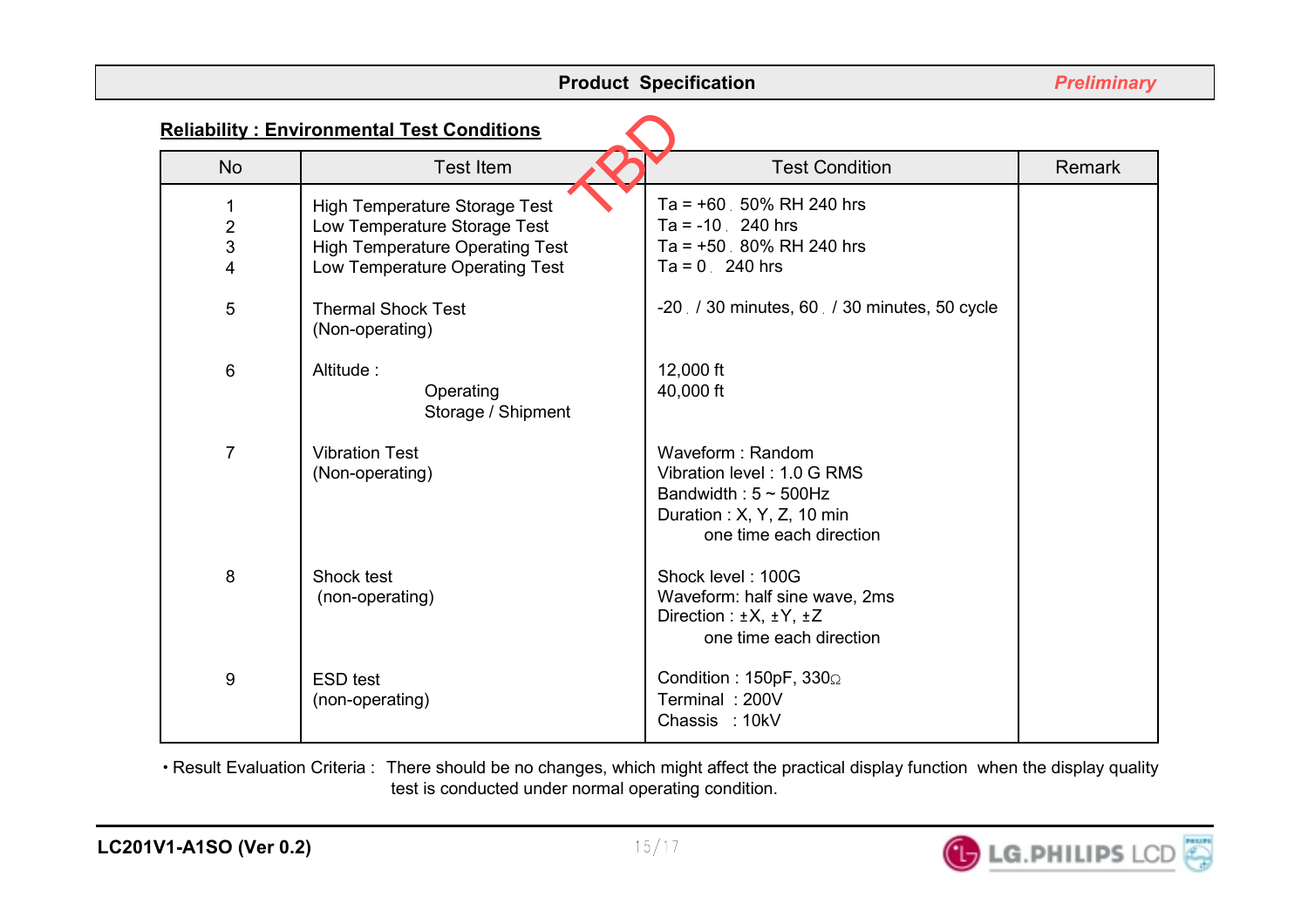#### **Optical Characteristic Measurement Equipment and Method**